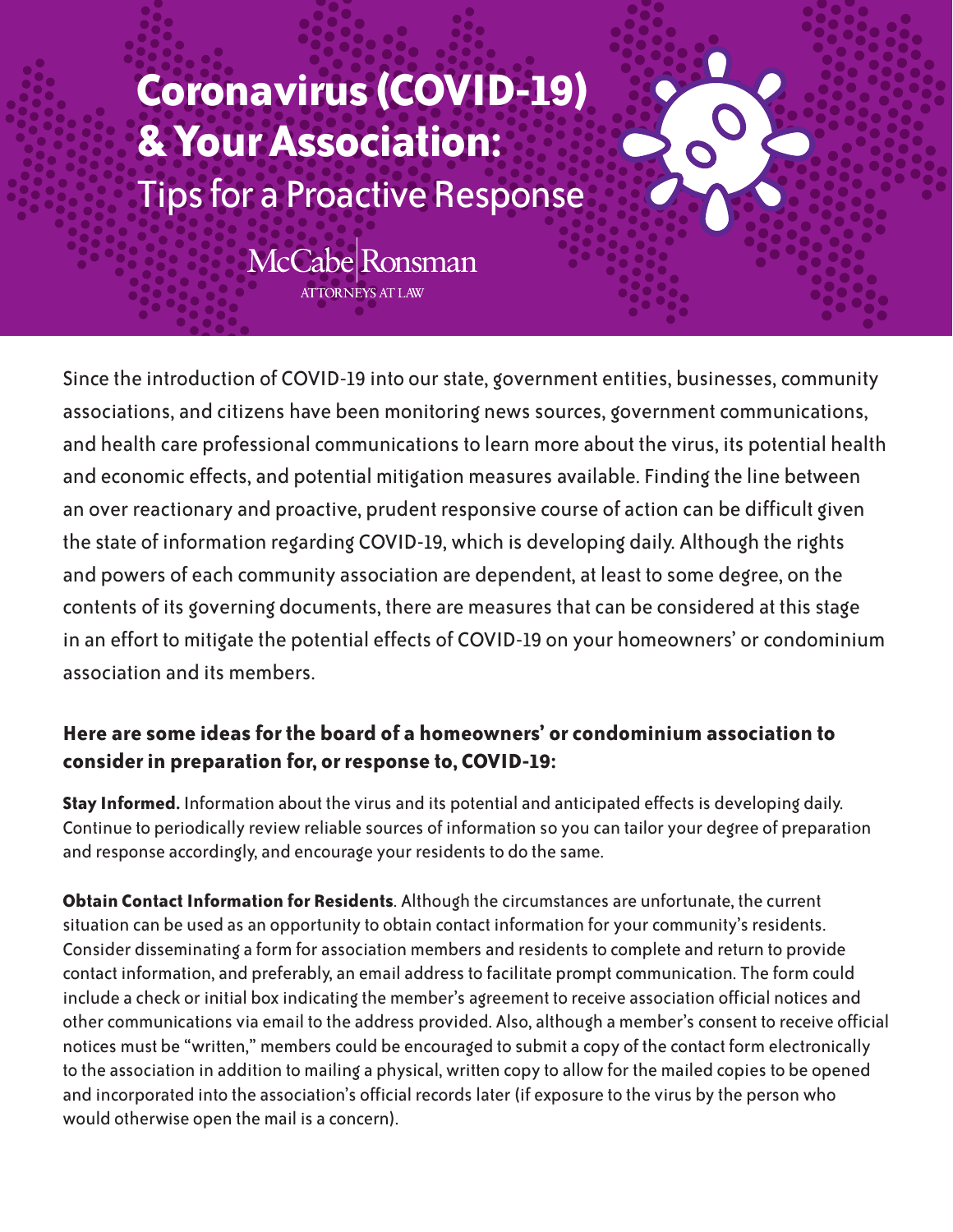**Consider Limiting Common Area Occupancy & Use**. Consider adopting rules limiting the number of simultaneous occupants or users of common areas and facilities. Recommendations of the number of occupants of facilities continue to change, and sources have not appeared to reach a consensus on occupant limitations, but the general goal is to limit large gatherings of people and limit the proximity of people to each other to curb the spread of the virus. However, do not attempt to regulate use of common areas and facilities based on age or national origin.

**Consider Increasing Frequency & Scope of Common Area Cleaning.** Consider increasing the frequency and scope of cleaning and sanitizing of the common areas and facilities, which could be based on the types of facilities your association operates. For example, it would be reasonable to increase the frequency and scope of cleaning of an exercise facility and equipment to a greater degree than an infrequently used clubhouse.

**Consider Encouraging Residents to Limit Guest Visits.** At this stage, we do not recommend attempting to limit rentals of dwellings aside from what your association's governing documents otherwise provide for the regulation of rentals. However, it may be prudent to encourage residents to limit guests, particularly for condominiums with common points of entry used to access units. Similarly, we recommend exercising caution in attempting to implement any new tenant screening procedures or asking questions to determine a prospective tenant's potential exposure to COVID-19. Even if motivated by a sincere, good faith desire to protect the association's membership, the "wrong" question could subject your association and its directors, officers, and managers, to liability for discrimination.

## **Encourage Residents to Contact Emergency Services, the CDC, or the Florida Dept. of Health.**

Residents should be encouraged to contact emergency services (911) if they believe an emergency exists. Also, consider informing residents of the 24/7 call centers which have been established to address COVID-19 related questions. The CDC call center phone number is: (800) 232-4636. The Florida Dept. of Health call center phone number is: (866) 779-6121.

**Encourage Residents & Guests to Practice "Social Distancing."** Generally, the more we can limit contact with each other as a society, the better we can mitigate the exposure to, and effects of, the virus. Accordingly, consider discouraging gatherings in common areas and facilities, and consider instructing any association employees or agents to refrain from physical contact with residents and guests, including disease-spreading social conventions such as shaking hands.

**Consider Postponing or Adjusting Membership Meetings & Election Procedures.** Your association's options for conducting a membership meeting or election may be limited or otherwise affected by the contents of the governing documents, so you are encouraged to communicate with legal counsel to discuss the options that may be available to your particular association. However, in general, you should consider postponing or adjusting the process by which your association conducts any membership meetings or elections. For example, your association may be able to conduct an election electronically (or partially electronically) or may be able to conduct an election in a manner that does not require attendance at a physical meeting location (e.g., balloting by mail).